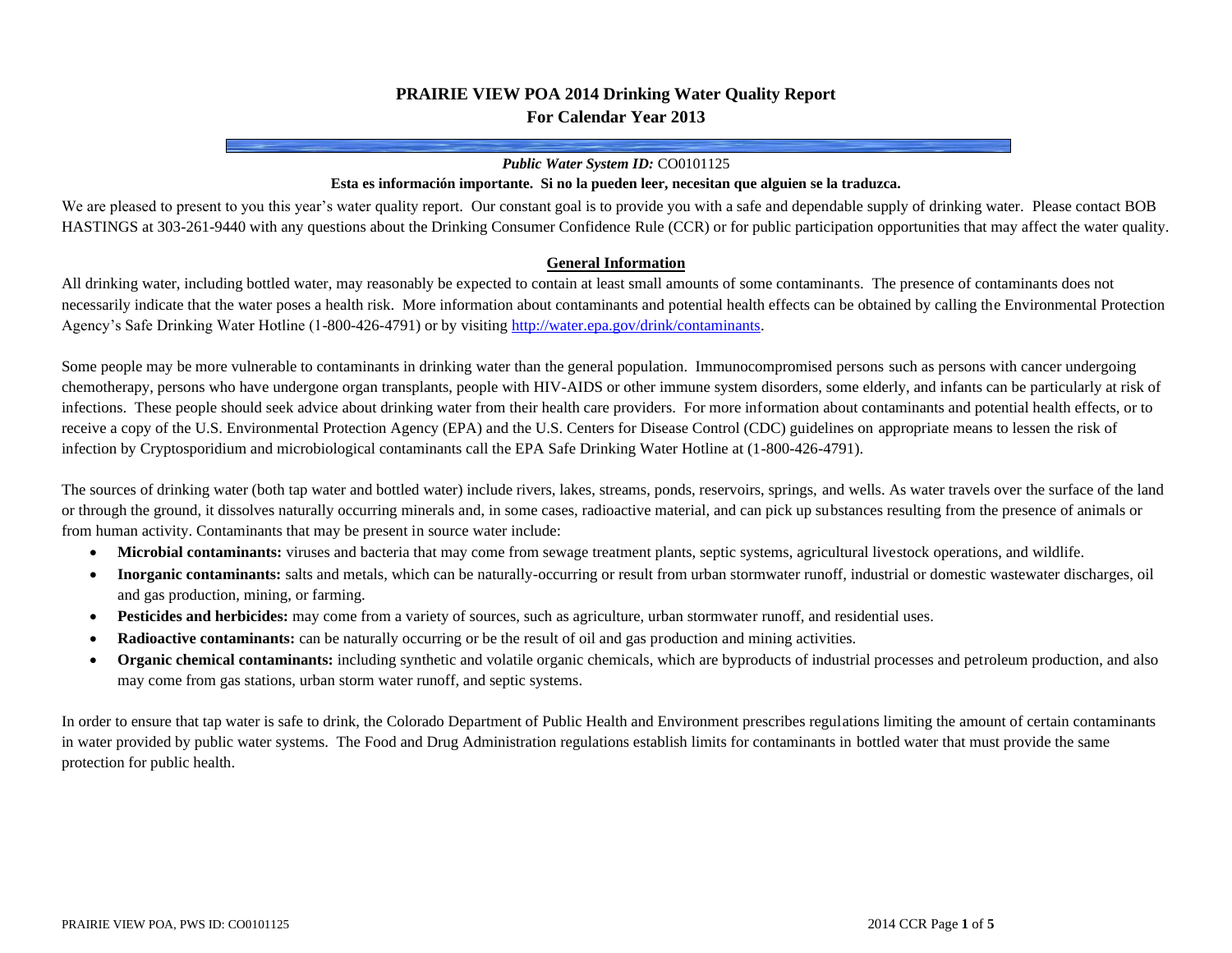#### **Lead in Drinking Water**

If present, elevated levels of lead can cause serious health problems (especially for pregnant women and young children). It is possible that lead levels at your home may be higher than other homes in the community as a result of materials used in your home's plumbing. If you are concerned about lead in your water, you may wish to have your water tested. When your water has been sitting for several hours, you can minimize the potential for lead exposure by flushing your tap for 30 seconds to 2 minutes before using water for drinking or cooking. Additional information on lead in drinking water, testing methods, and steps you can take to minimize exposure is available from the Safe Drinking Water Hotline (1-800-426-4791) or a[t http://www.epa.gov/safewater/lead.](http://www.epa.gov/safewater/lead)

#### **Source Water Assessment and Protection (SWAP)**

The Colorado Department of Public Health and Environment has provided us with a Source Water Assessment Report for our water supply. For general information or to obtain a copy of the report please visit [http://wqcdcompliance.com/ccr.](http://wqcdcompliance.com/ccr) The report is located under "Source Water Assessment Reports", and then "Assessment Report by County". Select ADAMS County and find 101125; PRAIRIE VIEW POA or by contacting ROBERT HASTINGS at 303-261-9440. The Source Water Assessment Report provides a screening-level evaluation of potential contamination that *could* occur. It *does not* mean that the contamination *has or will* occur. We can use this information to evaluate the need to improve our current water treatment capabilities and prepare for future contamination threats. This can help us ensure that quality finished water is delivered to your homes. In addition, the source water assessment results provide a starting point for developing a source water protection plan. Potential sources of contamination in our source water area are listed on the next page.

Please contact us to learn more about what you can do to help protect your drinking water sources, any questions about the Drinking Water Consumer Confidence Report, to learn more about our system, or to attend scheduled public meetings. We want you, our valued customers, to be informed about the services we provide and the quality water we deliver to you every day.

### **Our Water Sources**

| <u>Source</u>     | <b>Type</b><br>Source | <b>Water Type</b> | Potential Source(s) of Contamination |
|-------------------|-----------------------|-------------------|--------------------------------------|
| LARGE SUMMER WELL | WL                    | GW                |                                      |

### **Terms and Abbreviations**

- **Maximum Contaminant Level (MCL)** − The highest level of a contaminant allowed in drinking water.
- **Treatment Technique (TT)** − A required process intended to reduce the level of a contaminant in drinking water.
- **Action Level (AL)** − The concentration of a contaminant which, if exceeded, triggers treatment and other regulatory requirements.
- **Maximum Residual Disinfectant Level (MRDL)** The highest level of a disinfectant allowed in drinking water. There is convincing evidence that addition of a disinfectant is necessary for control of microbial contaminants.
- **Maximum Contaminant Level Goal (MCLG)** The level of a contaminant in drinking water below which there is no known or expected risk to health. MCLGs allow for a margin of safety.
- **Maximum Residual Disinfectant Level Goal (MRDLG)** The level of a drinking water disinfectant, below which there is no known or expected risk to health. MRDLGs do not reflect the benefits of the use of disinfectants to control microbial contaminants.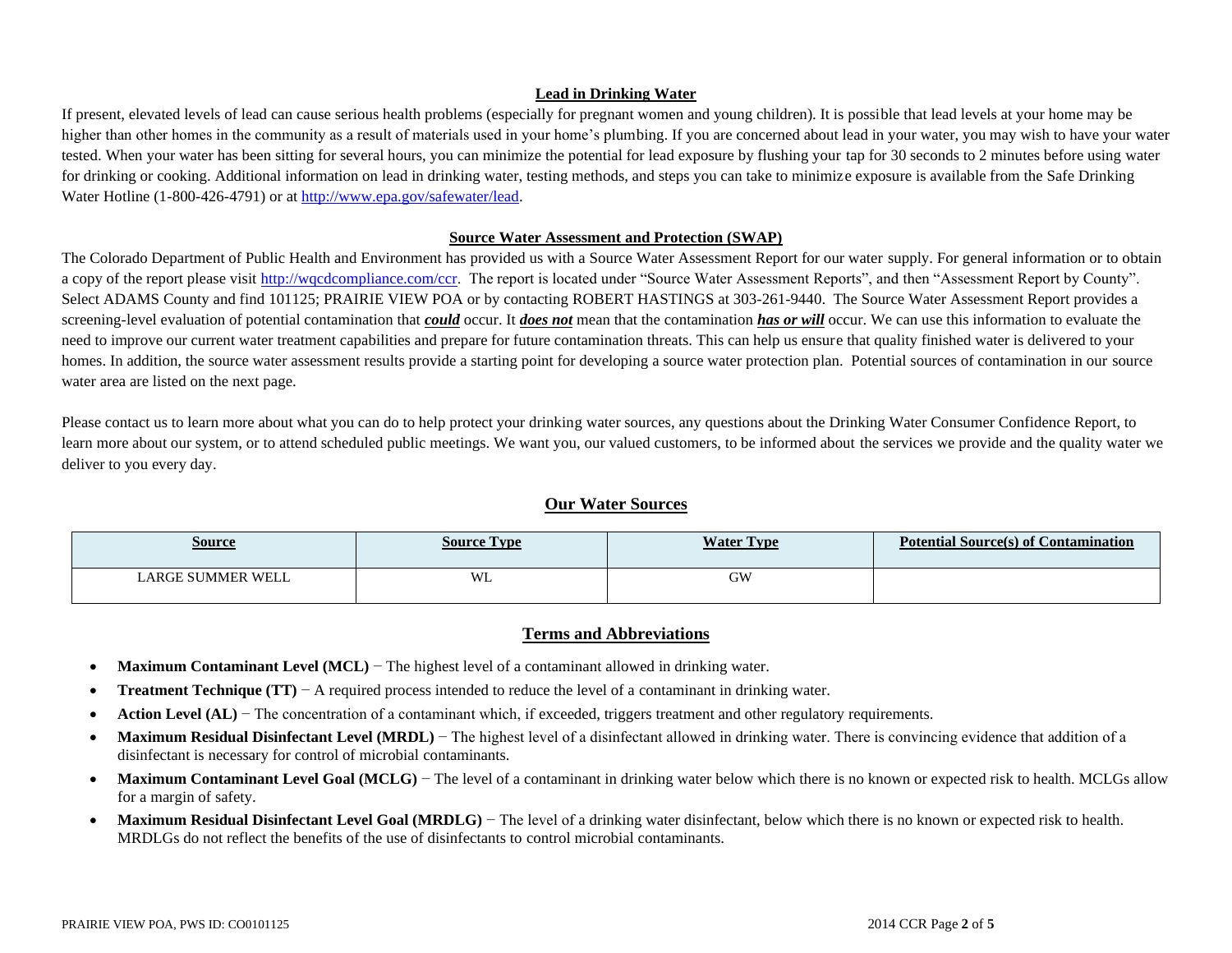- **Violation (No Abbreviation)** − Failure to meet a Colorado Primary Drinking Water Regulation.
- **Formal Enforcement Action (No Abbreviation)** − Escalated action taken by the State (due to the risk to public health, or number or severity of violations) to bring a non-compliant water system back into compliance.
- **Variance and Exemptions (V/E)** − Department permission not to meet a MCL or treatment technique under certain conditions.
- **Gross Alpha (No Abbreviation)** − Gross alpha particle activity compliance value. It includes radium-226, but excludes radon 222, and uranium.
- **Picocuries per liter (pCi/L)** − Measure of the radioactivity in water.
- **Nephelometric Turbidity Unit (NTU)** − Measure of the clarity or cloudiness of water. Turbidity in excess of 5 NTU is just noticeable to the typical person.
- **Compliance Value (No Abbreviation)** Single or calculated value used to determine if regulatory contaminant level (e.g. MCL) is met. Examples of calculated values are the 90th Percentile, Running Annual Average (RAA) and Locational Running Annual Average (LRAA).
- **Average (x-bar)** − Typical value.
- **Range (R)** − Lowest value to the highest value.
- **Sample Size (n)** − Number or count of values (i.e. number of water samples collected).
- **• Parts per million = Milligrams per liter (ppm = mg/L)** One part per million corresponds to one minute in two years or a single penny in \$10,000.
- **Parts per billion = Micrograms per liter (ppb = ug/L)** One part per billion corresponds to one minute in 2,000 years, or a single penny in \$10,000,000.
- **Parts per trillion = Nanograms per liter (ppt = ng/L)** − One part per trillion corresponds to one minute in 2,000,000 years, or a single penny in \$10,000,000,000,000.
- **Parts per quadrillion = Picograms per liter (ppq = pg/L)** One part per quadrillion corresponds to one minute in 2,000,000,000 years or one penny in \$10,000,000,000,000.
- **Not Applicable (N/A)** Does not apply or not available.

## **Detected Contaminants**

PRAIRIE VIEW POA routinely monitors for contaminants in your drinking water according to Federal and State laws. The following table(s) show all detections found in the period of January 1 to December 31, 2013 unless otherwise noted. The State of Colorado requires us to monitor for certain contaminants less than once per year because the concentrations of these contaminants are not expected to vary significantly from year to year, or the system is not considered vulnerable to this type of contamination. Therefore, some of our data, though representative, may be more than one year old. Violations and Formal Enforcement Actions, if any, are reported in the next section of this report.

**Note:** Only detected contaminants sampled within the last 5 years appear in this report. If a contaminant does not appear in the tables, it means that Prairie View did not detect that contaminant in the last round of monitoring.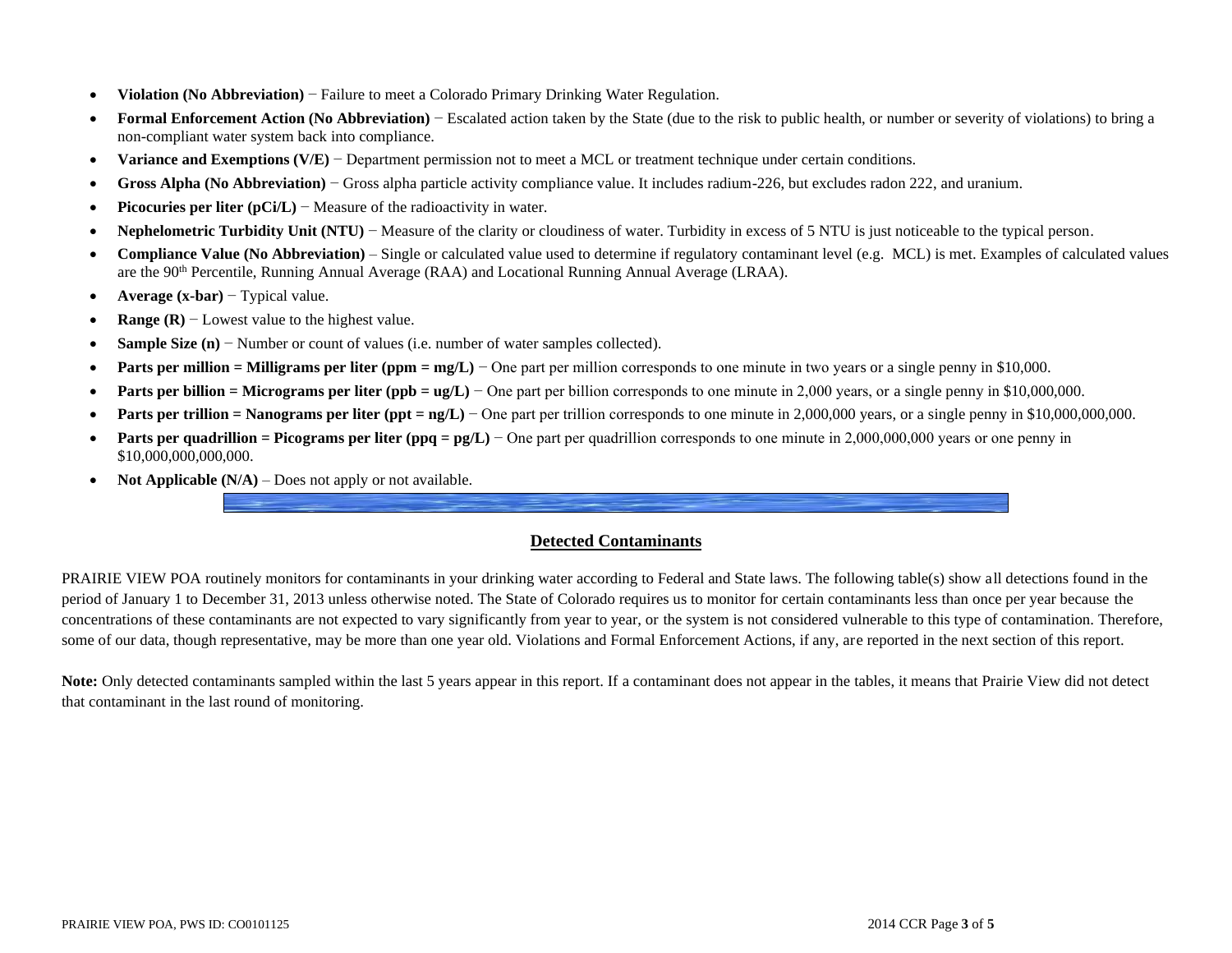| Lead and Copper Sampled in the Distribution System |                               |                             |                              |                           |                                      |                                                  |                                                        |                                                                            |  |
|----------------------------------------------------|-------------------------------|-----------------------------|------------------------------|---------------------------|--------------------------------------|--------------------------------------------------|--------------------------------------------------------|----------------------------------------------------------------------------|--|
| <b>Contaminant Name</b>                            | <b>Time Period</b>            | 90 <sup>th</sup> Percentile | <b>Sample</b><br><b>Size</b> | Unit of<br><b>Measure</b> | 90 <sup>th</sup><br>Percentile<br>AL | <b>Sample</b><br><b>Sites</b><br><b>Above AL</b> | 90 <sup>th</sup> Percentile<br>AL<br><b>Exceedance</b> | <b>Typical Sources</b>                                                     |  |
| Copper                                             | $08/04/2013$ to<br>08/05/2013 | 0.57                        |                              | ppm                       | 1.3                                  |                                                  | N <sub>0</sub>                                         | Corrosion of household<br>plumbing systems; Erosion of<br>natural deposits |  |
| Lead                                               | 08/04/2013 to<br>08/05/2013   | 17                          | 5                            | ppb                       | 15                                   |                                                  | Yes                                                    | Corrosion of household<br>plumbing systems; Erosion of<br>natural deposits |  |

| Disinfection Byproducts Sampled in the Distribution System |      |         |                       |                              |                           |            |             |                                              |                                |                                             |
|------------------------------------------------------------|------|---------|-----------------------|------------------------------|---------------------------|------------|-------------|----------------------------------------------|--------------------------------|---------------------------------------------|
| <b>Name</b>                                                | Year | Average | Range<br>$Low - High$ | <b>Sample</b><br><b>Size</b> | Unit of<br><b>Measure</b> | <b>MCL</b> | <b>MCLG</b> | <b>Highest</b><br>Compliance<br><b>Value</b> | <b>MCL</b><br><b>Violation</b> | <b>Typical Sources</b>                      |
| <b>Total Haloacetic Acids</b><br>(HAA5)                    | 2013 | 60      | 50.71 to 69.28        | 2                            | ppb                       | 60         | N/A         |                                              | N <sub>0</sub>                 | Byproduct of drinking<br>water disinfection |
| <b>Total Trihalomethanes</b><br>(TTHM)                     | 2013 | 93.4    | 87.4 to 99.4          | 2                            | ppb                       | 80         | N/A         |                                              | Yes                            | Byproduct of drinking<br>water disinfection |